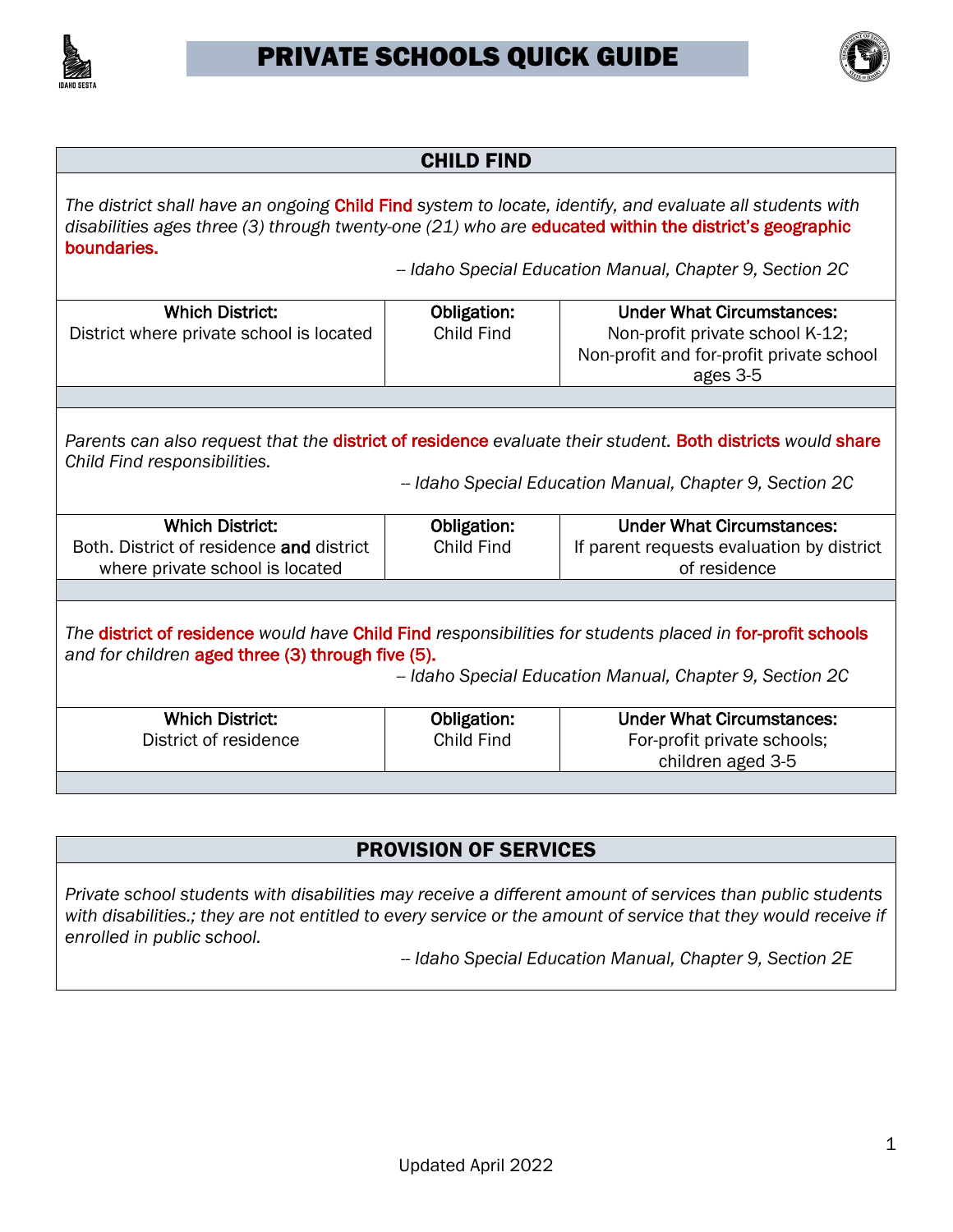



# OFFER OF FAPE

 *The* district of residence *shall* offer to make FAPE *available* upon enrollment in a district public school*. The district of residence must develop an IEP for the student who is parentally placed in a private school unless the parent makes clear an intent not to consider public school enrollment. The district has no obligation to implement that IEP unless the student enrolls in the public school* 

*-- Idaho Special Education Manual, Chapter 9, Section 2E.2a* 

| <b>Which District:</b>                                                                                                                                                              | Obligation:        | <b>Under What Circumstances:</b>        |  |
|-------------------------------------------------------------------------------------------------------------------------------------------------------------------------------------|--------------------|-----------------------------------------|--|
| District of residence                                                                                                                                                               | Offer FAPE through | Unless parent makes clear the intention |  |
|                                                                                                                                                                                     | an IEP             | not to enroll the student in private    |  |
|                                                                                                                                                                                     |                    |                                         |  |
|                                                                                                                                                                                     |                    | school.                                 |  |
|                                                                                                                                                                                     |                    |                                         |  |
|                                                                                                                                                                                     |                    |                                         |  |
| If the parent chooses not to enroll the student in the district of residence and designated funds are                                                                               |                    |                                         |  |
| available in the district in which the private school is located, a meeting will be held to develop a                                                                               |                    |                                         |  |
|                                                                                                                                                                                     |                    |                                         |  |
| Services Plan (SP). The meeting will include a representative of the private school to develop a SP. The<br>SP is developed by the same members that would constitute the IEP team. |                    |                                         |  |
|                                                                                                                                                                                     |                    |                                         |  |
|                                                                                                                                                                                     |                    |                                         |  |
| - Idaho Special Education Manual, Chapter 9, Section 2E.2b                                                                                                                          |                    |                                         |  |
|                                                                                                                                                                                     |                    |                                         |  |
| <b>Which District:</b>                                                                                                                                                              | Obligation:        | <b>Under What Circumstances:</b>        |  |
| District where private school is                                                                                                                                                    | Services Plan (SP) | If the parent chooses not to            |  |
| located                                                                                                                                                                             |                    | enroll the student in the district      |  |
|                                                                                                                                                                                     |                    | of residence.                           |  |
|                                                                                                                                                                                     |                    |                                         |  |

## PROPORTIONATE SHARE OF FUNDS

IDEA requires school districts to dedicate at least a proportionate share of funds received under Part B to provide services for parentally placed students with disabilities who attend private schools within the boundaries of the district, regardless of the district, regardless of their place of residence. *To determine representatives.* -- 34 CFR §§300.130 through 300.148. *this proportionate amount, the district shall first determine the number of these private school students through the Child Find activities developed in the consultation process with private school* 

| - Idaho Special Education Manual, Chapter 9, Section 2G |                                                                                       |                                                                                     |  |
|---------------------------------------------------------|---------------------------------------------------------------------------------------|-------------------------------------------------------------------------------------|--|
| <b>Which District:</b>                                  | Obligation:                                                                           | <b>Under What Circumstances:</b>                                                    |  |
| District where private school is<br>located             | Set aside proportionate share<br>for eligible students enrolled in<br>private school. | If the parent chooses not to enroll<br>the student in the district of<br>residence. |  |